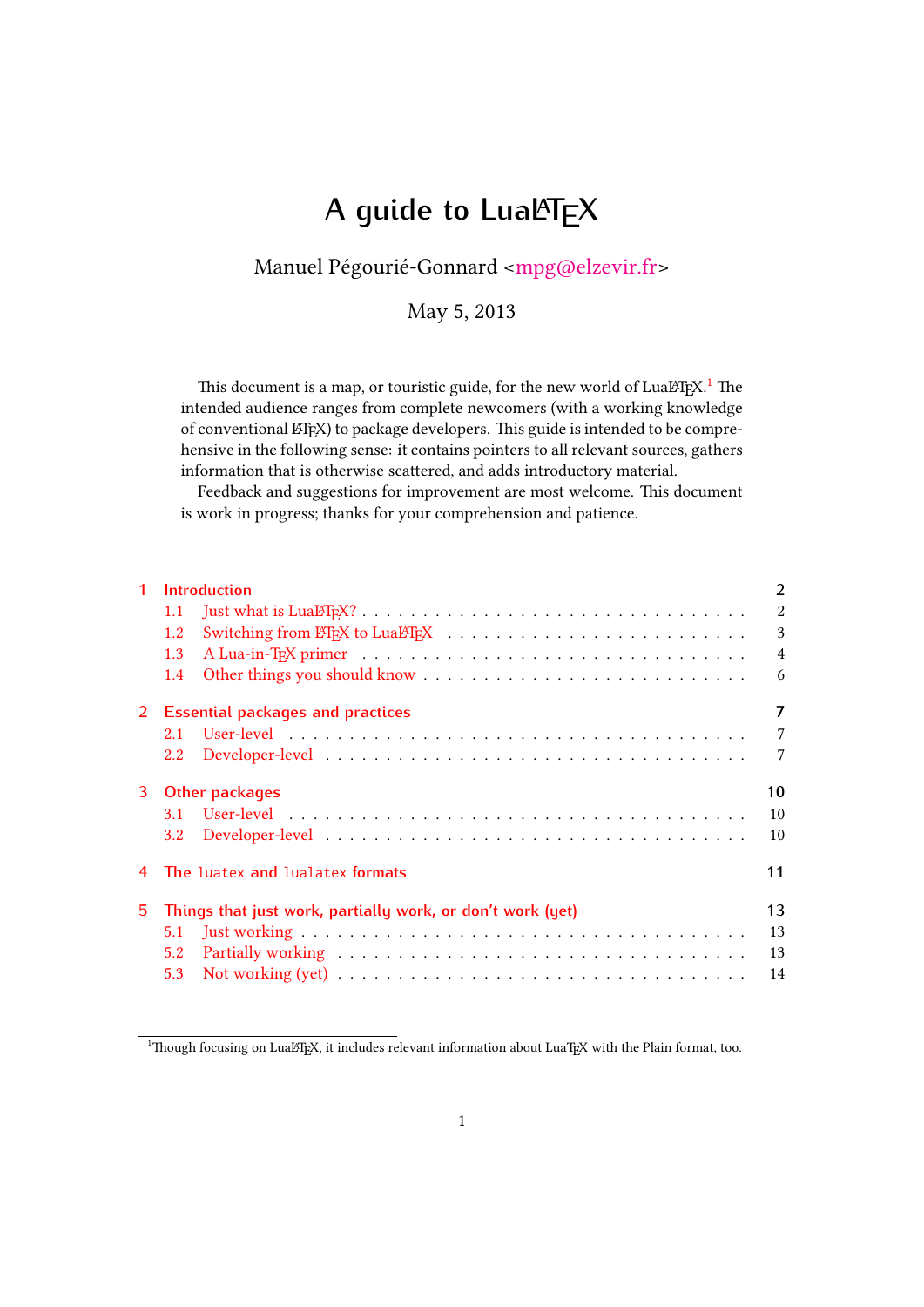# <span id="page-1-0"></span>**1 Introduction**

## <span id="page-1-1"></span>1.1 Just what is LuaLT<sub>F</sub>X?

To answer this question, we need to mention a few details about the T<sub>EX</sub> world that you may usually ignore: the difference between an *engine* and a *format*. An engine is an actual computer program, while a format is a set of macros executed by an engine, usually preloaded when the engine is invoked with a particular name.

Actually, a format is more or less like a document class or a package, except it is associated with a particular command name. Imagine there is a command latex-article that would do the same as latex, except you wouldn't need to say \documentclass{article} at the beginning of your file. Similarly, in current distributions, the command pdflatex is the same as the command pdftex except that you don't need to put the instructions to load ETEX at the beginning of your source file. This is convenient, and slightly more efficient too.

Formats are great because they implement powerful commands using the basic tools an engine provides. However the power of the format is sometimes limited by the engine's tools set, so people started developing more powerful engines so that other people can implement even more powerful formats (or packages). The most famous engines now (except the original TEX) are pdfTEX, XFIEX and LuaTEX.

To further complicate the picture, the original TEX engine produced only DVI files, while its successors may (also) produce PDF file. Each command in your system corresponds to a particular engine with a particular format and a particular output mode. The following table summarizes this: rows are indexed by format, columns by engine, and in each cell the first line is the command for this engine with this format in DVI mode, and the second for the same PDF mode.

|                    | ТFX    | pdfT <sub>F</sub> X | XATEX   | LuaT <sub>F</sub> X |
|--------------------|--------|---------------------|---------|---------------------|
| Plain              | tex    | etex                | (none)  | dviluatex           |
|                    | (none) | pdftex              | xetex   | luatex              |
| LAT <sub>F</sub> X | (none) | latex               | (none)  | dvilualatex         |
|                    | (none) | pdflatex            | xelatex | lualatex            |

We can now answer the title question: LuaLTEX is the LuaTEX engine with the LATEX format. Well, this answer isn't very satisfying if you don't know what LuaTEX and ETEX are.

As you probably know,  $\mathbb{E} \mathbb{I} \mathbb{R}$  is the general framework in which documents begin with \documentclass, packages are loaded with \usepackage, fonts are selected in a clever way (so that you can switch to boldface while preserving italics), pages are build with complicated algorithms including support for headers, footers, footnotes, margin notes, floating material, etc. This mostly doesn't change with Lua $\mathbb{E}E$ <sub>X</sub>, but new and more powerful packages are available to make parts of the system work in a better way.

So, what's LuaTEX? Short version: the hottest TEX engine right now! Long version: It is the designated successor of pdfTEX and includes all of its core features: direct generation of PDF files with support for advanced PDF features and micro-typographic enhancements to TEX typographic algorithms. The main new features of LuaTEX are: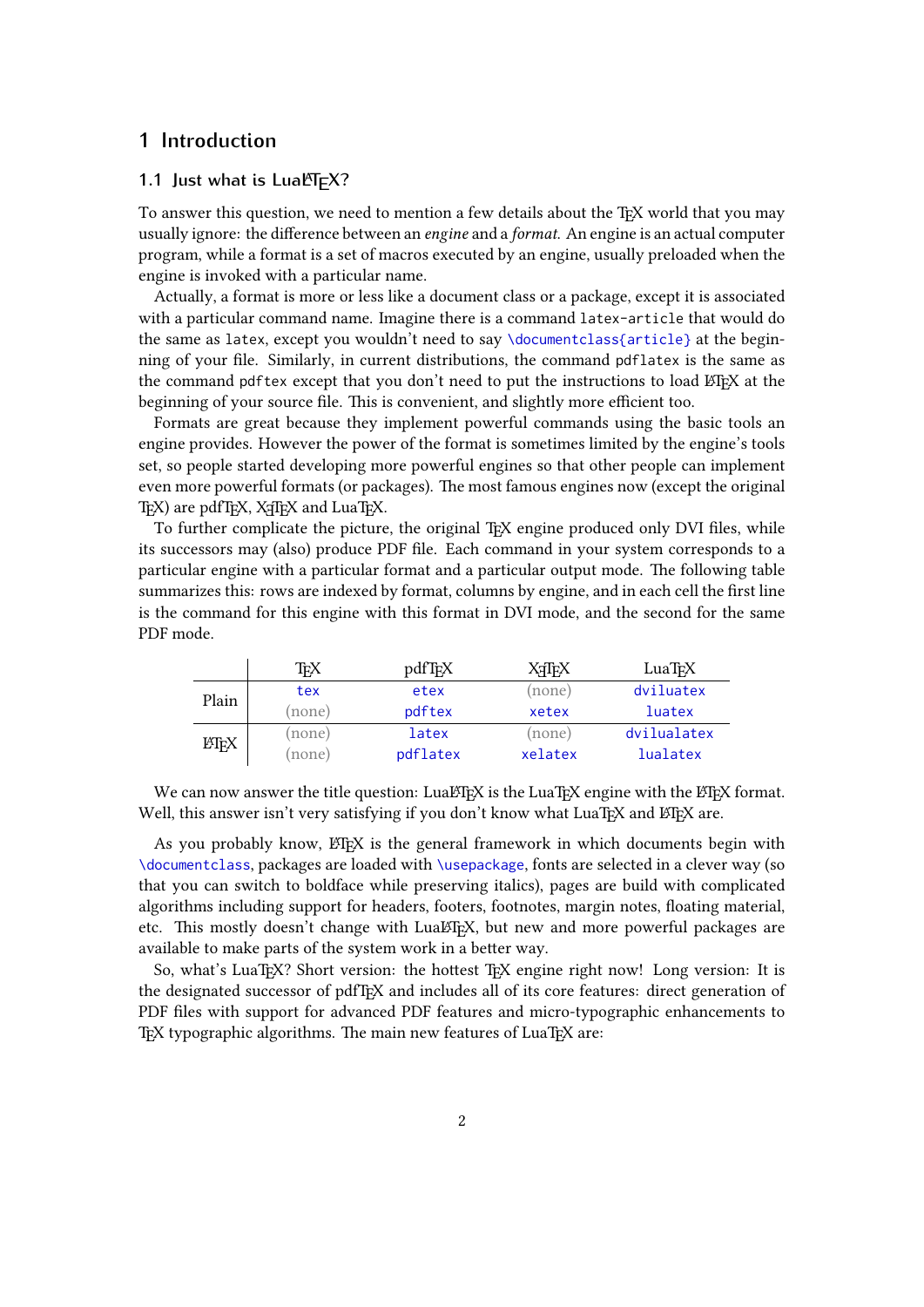- 1. Native support of Unicode, the modern standard for character classification and encoding, supporting all characters in the world, from English to traditional Chinese through Arabic, including a lot of mathematical (or otherwise specialised) symbols.
- 2. Inclusion of Lua as an embedded scripting language (see section [1.3](#page-3-0) for details).
- 3. A lot of wonderful Lua libraries, including:
	- fontloader, supporting modern font formats such as TrueType and OpenType;
	- font, allowing advanced manipulation of the fonts from within the document;
	- mplib, an embedded version of the graphic program MetaPost;
	- callback, providing hooks into parts of the TEX engine that were previously inaccessible to the programmer;
	- utility libraries for manipulating images, pdf files, etc.

Some of these features, such as Unicode support, directly impact all documents, while others merely provide tools that package authors will use to provide you with more powerful commands and other enhancements.

## <span id="page-2-0"></span>1.2 Switching from **LA**<sub>F</sub>X</sup> to LuaL<sub>FX</sub>

As the previous section explains, Lua $E$ FEX is mostly like  $E$ FEX, with a few differences, and more powerful packages and tools available. Here we present an absolute minimum you should know to produce a document with LuaLTEX, while the rest of the document provides more details about the available packages.

There are only three differences:

- 1. Don't load inputenc, just encode your source in UTF-8.
- 2. Don't load fontenc nor textcomp, but load fontspec.
- 3. babel works with LuaLTEX but you can load polyglossia instead.
- 4. Don't use any package that changes the fonts, but use fontspec's commands instead.

So, you only need to get familiar with fontspec, which is easy: select the main (serif) font with \setmainfont, the sans serif font with \setsansfont and the mono-spaced (typewriter) font with *\setmonofont*. The argument to these commands is the human-friendly name of the font, for example Latin Modern Roman rather than ec-lmr10. You probably want to use \defaultfontfeatures{Ligatures=TeX} before these commands to keep the usual TEX substitutions (such as --- for an em-dash) working.

The good news is: you can directly access any font on your operating system (in addition to those of your T<sub>F</sub>X distribution) including TrueType and OpenType fonts and have access to their most advanced features. It means it is now easy to install for use with LuaLTEX any modern font you may download or purchase from an editor and benefit from their full potential.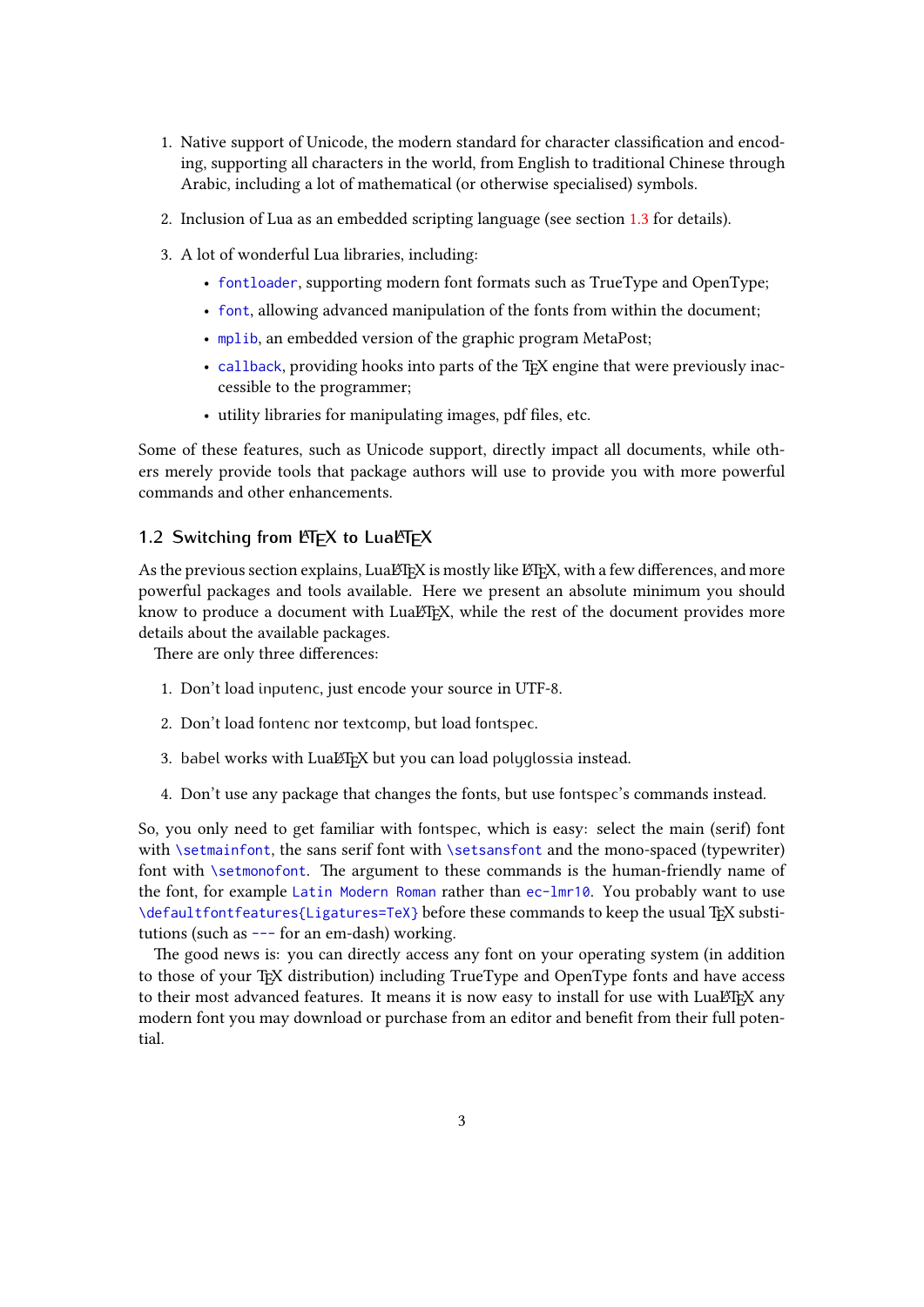Now for the bad news: it is not always easy to get a list of all available fonts. Under Windows with TEX Live, the command-line tool fc-list lists them all, but is not very friendly. Under Mac OS X, the Fontbook application lists the fonts of your system, but not those of your T<sub>EX</sub> distribution. Same with fc-list on Linux. More bad news: it is not easy to access your old fonts that way. Happily, more fonts are available in modern formats every day (well, month or year, actually, if you count only good fonts).

*En passant*, let's mention that the content of this section so far also holds for X $\frac{1}{2}$ FEX, that is, LATEX over XTEEX. Indeed, XTEX shares two of the essential features of LuaTEX: native Unicode and support for modern font formats (but doesn't have the other features of LuaT<sub>EX</sub>; on the other hand, it is more stable right now). 吀ough their implementations concerning fonts are vastly different, fontspec manages to offer a mostly unified font interface for both  $\rm X\#7EX$  and LuaLT<sub>E</sub>X.

So, to benefit from the new features of LuaT<sub>EX</sub>, you must drop a few parts of the old world, namely the fonts that are not available in a modern format (and also the liberty to encode your source how you want, but UTF-8 is so much superior that this one hardly counts). The package [luainputenc](#page-9-3) provides various trade-offs that allow you to regain these parts<sup>[2](#page-3-1)</sup> possibly at the expense of loosing real Unicode support.

That's all you need to know to start producing documents with LuaLTEX. I recommend you have a look at the fontspec manual and actually try to compile a small document using funny fonts. You can then skim over the rest of this document as you wish. Section [5](#page-12-0) lists all the other differences between conventional LATEX and LuaLATEX that I'm aware of.

#### <span id="page-3-0"></span>**1.3 A Lua-in-TEX primer**

Lua is a nice, small language, obviously less surprising and much easier to learn than TFX as a programming language. The essential reference is the very readable book *Programming in* Lua, whose first edition is freely [available online.](http://www.lua.org/pil/) For a quick start, I recommend you read chapters 1 to 5 and have a quick glance at part 3. Note that all the libraries mentioned in chapter 3 are included in LuaT<sub>E</sub>X, but the os library is restricted for security reasons.

Depending on your programming culture, you may be directly interested in the rest of part 1 and part 2 which present more advanced features of the language, but part 4 is useless in a LuaTEX context, unless of course you want to hack LuaTEX itself. Finally, the Lua reference manual is [available online](http://www.lua.org/manual/5.2/) and comes with a handy index.

Now, let's turn to Lua in LuaTEX. The main way to execute Lua code from the TEX end is the \directlua command, which takes arbitrary Lua code as an argument. Conversely, you can pass information from Lua to T<sub>E</sub>X with tex. sprint.<sup>[3](#page-3-2)</sup> For example,

```
the standard approximation \pi = \doteq \csc{textuaf} tex.sprint(math.pi)}$
```
prints "the standard approximation  $\pi = 3.1415926535898"$  in your document. See how easy it is to mix TEX and Lua?

<span id="page-3-1"></span><sup>&</sup>lt;sup>2</sup>While the name suggests it is only about input encodings, the details of ETEX's font encoding implementation imply this package is needed (and works) for old fonts too.

<span id="page-3-2"></span><sup>&</sup>lt;sup>3</sup>The name probably means "string print" as opposed to "run very fast for a short period of time."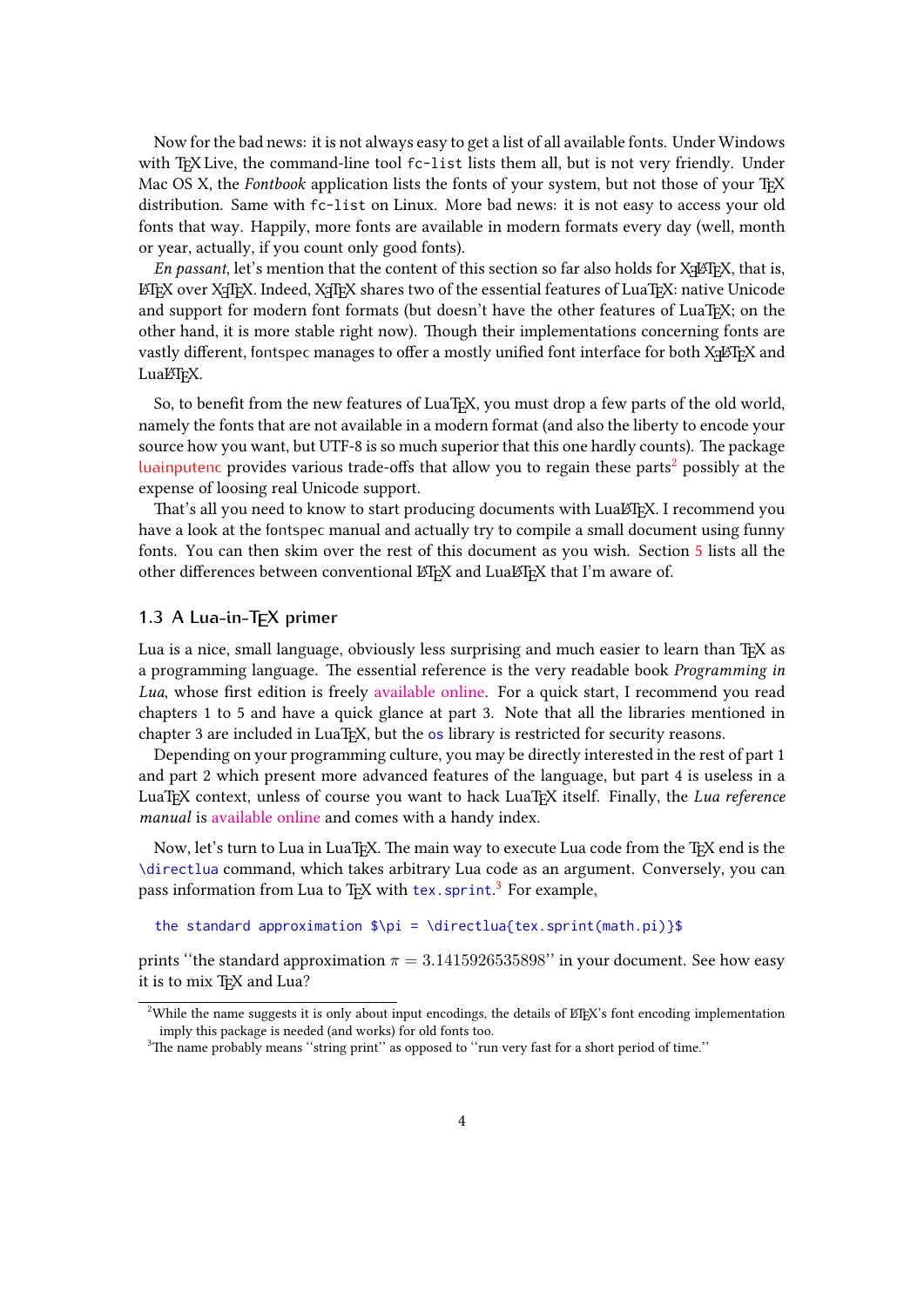Actually, there are a few gotchas. Let's look at the Lua to T<sub>EX</sub> way first, it's the simplest (since it's more Lua than TEX). If you look at the LuaTEX manual, you'll see there is another function with a simpler name, tex.print, to pass information this way. It works by virtually inserting a full line into your T<sub>E</sub>X source, whose contents are its argument. In case you didn't know, TEX does many nasty $^4$  $^4$  things with full lines of the source: ignoring spaces at the beginning and end of line and appending an end-of-line character. Most of the time, you don't want this to happen, so I recommend using tex. sprint which virtually inserts its argument in the current line, so is much more predictable.

If you're enough of a TEXnician to know about catcodes, you'll be happy to know that tex.print and its variants give you nearly full control over the catcodes used for tokenizing the argument, since you can specify a catcode table as the first argument. You'll probably want to learn about catcode tables (currently 2.7.6 in the LuaT<sub>EX</sub> manual) before you're fully happy. If you don't know about catcodes, just skip this paragraph.<sup>[5](#page-4-1)</sup>

Let's look at \directlua now. To get an idea about how it works, imagine that it's a \write command, but it writes only to a virtual file and immediately arranges for this file to be fed to the Lua interpreter. On the Lua end, the consequence is that each argument of a \directlua command has its own scope: local variables from one will not be visible to the other. (Which is rather sane, but always good to know.)

Now, the major gotcha is that before being fed to the Lua interpreter, the argument is first read and tokenised by TEX, then fully expanded and turned back into a plain string. Being read by TFX has several consequences. One of them is that end of lines are turned into spaces, so the Lua interpreter sees only one (long) line of input. Since Lua is a free-form language, it doesn't usually matter, but it does if you use comments:

```
\directlua{a_function()
 -- a comment
 another_function()}
```
won't do what you probably expect: another\_function() will be seen as part of the comment (it's only one line, remember).

Another consequence of being read by T<sub>F</sub>X is that successive spaces are merged into one space, and T<sub>E</sub>X comments are discarded. So, here is a surprisingly correct version of the previous example.

```
\directlua{a_function()
 % a comment
 another_function()}
```
It is also worth noticing that, since the argument basically is inside a  $\write$ , it's in expansiononly context. If you don't know what it means, let me say that expansion issues are mostly what makes T<sub>EX</sub> programming so difficult to avoid expanding further on that matter.

<span id="page-4-0"></span><sup>4</sup>Okay, these are usually nice and helpful actions, but in this case they are most probably unexpected so I call them nasty.

<span id="page-4-1"></span><sup>&</sup>lt;sup>5</sup>Erf, too late, you already read it.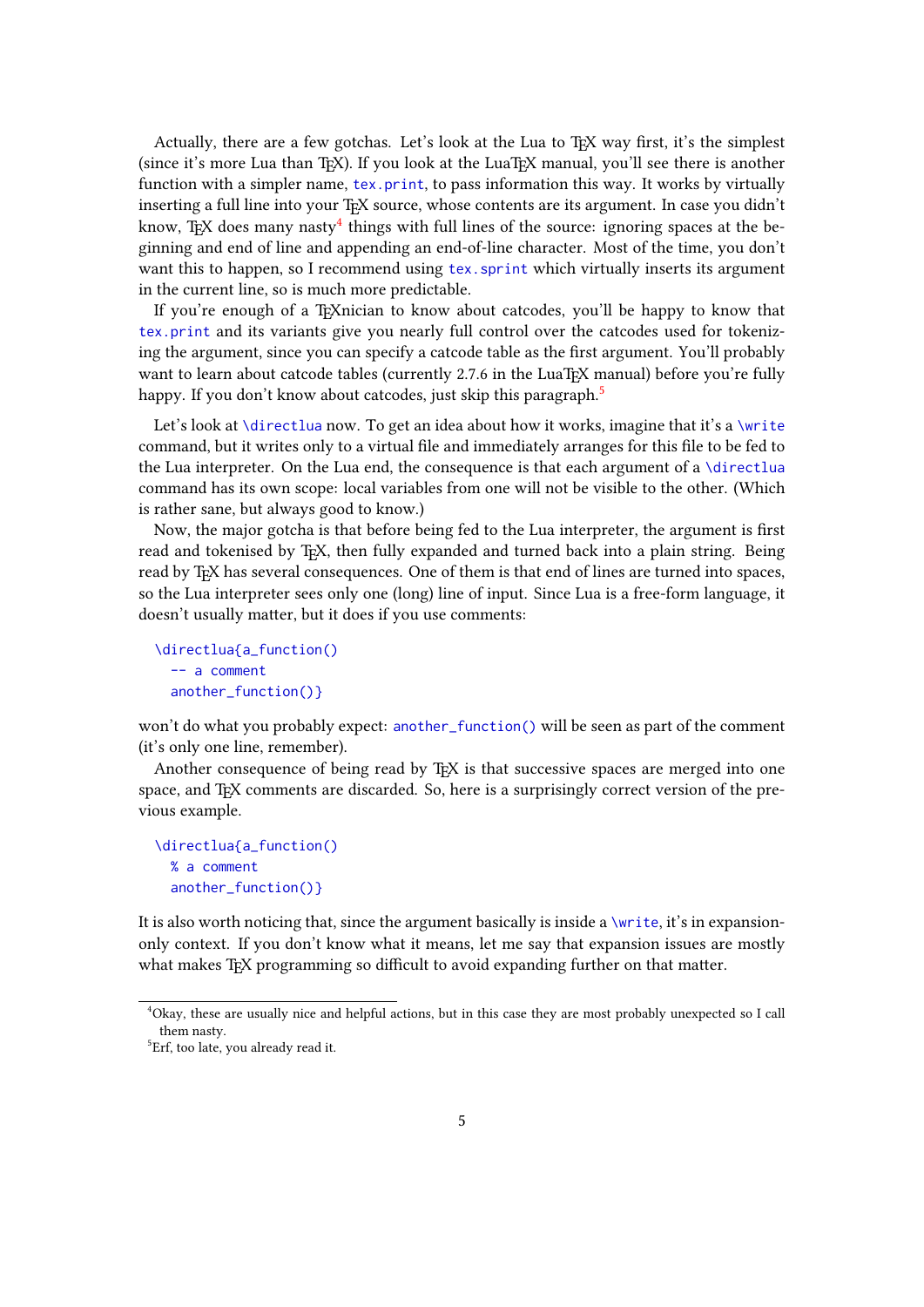I'm sorry if the last three paragraphs were a bit TrXnical in nature but I thought you had to know. To reward you for staying with me, here is a debugging trick. Put the following code near the beginning of your document:

```
\newwrite\luadebug
\immediate\openout\luadebug luadebug.lua
\AtEndDocument{\immediate\closeout\luadebug}
\newcommand\directluadebug{\immediate\write\luadebug}
```
Then, when you have a hard time understanding why a particular call to \directlua doesn't do what you expect, replace this instance of the command with \directluadebug, compile as usual and look in the file luadebug.lua produced what the Lua interpreter actually read.

The [luacode](#page-9-4) package provides commands and environments that help to varying degrees with some of these problems. Hoewever, for everything but trivial pieces of Lua code, it is wiser to use an external file containing only Lua code defining functions, then load it and use its functions. For example:

```
\directlua{dofile("my-lua-functions.lua")}
\newcommand*{\greatmacro}[2]{%
  \directlua{my_great_function("\luatexluaescapestring{#1}", #2)}}
```
The example assumes that my\_great\_function is defined in my-lua-functions. lua and takes a string and a number as arguments. Notice that we carefully use the \luatexluaescapestring primitives on the string argument to escape any backslash or double-quote it might contain and which would confuse the Lua parser.<sup>[6](#page-5-1)</sup>

That's all concerning Lua in T<sub>EX</sub>. If you're wondering why  $\langle \langle \rangle$  luatexluaescapestring has such a long and silly name, you might want to read the next section.

#### <span id="page-5-0"></span>**1.4 Other things you should know**

Just in case it isn't obvious, the LuaTEX manual, luatexref-t.pdf, is a great source of information about LuaT<sub>E</sub>X and you'll probably want to consult it at some point (though it is a bit arid and technical).

It is important to know that the name of the new primitives of LuaT<sub>EX</sub> as you read them in the manual are not the actual names you'll be able to use in Lual T<sub>E</sub>X. To prevent clashes with existing macro names, all new primitives have been prefixed with \luatex unless they already start with it, so \luaescapestring becomes \luatexluaescapetring while \luatexversion remains \luatexversion. The rationale is detailed in section [4.](#page-10-0)

Oh, and by the way, did I mention that LuaT<sub>E</sub>X is in beta and version 1.0 is expected in spring 2014? You can learn more on the roadmap page of [the LuaTEX site.](http://luatex.org/) Stable betas are released regularly and are included in TFX Live since 2008 and MikTFX since 2.9.

<span id="page-5-1"></span><sup>&</sup>lt;sup>6</sup>If you ever used SQL then the concept of escaping strings is hopefully not new to you.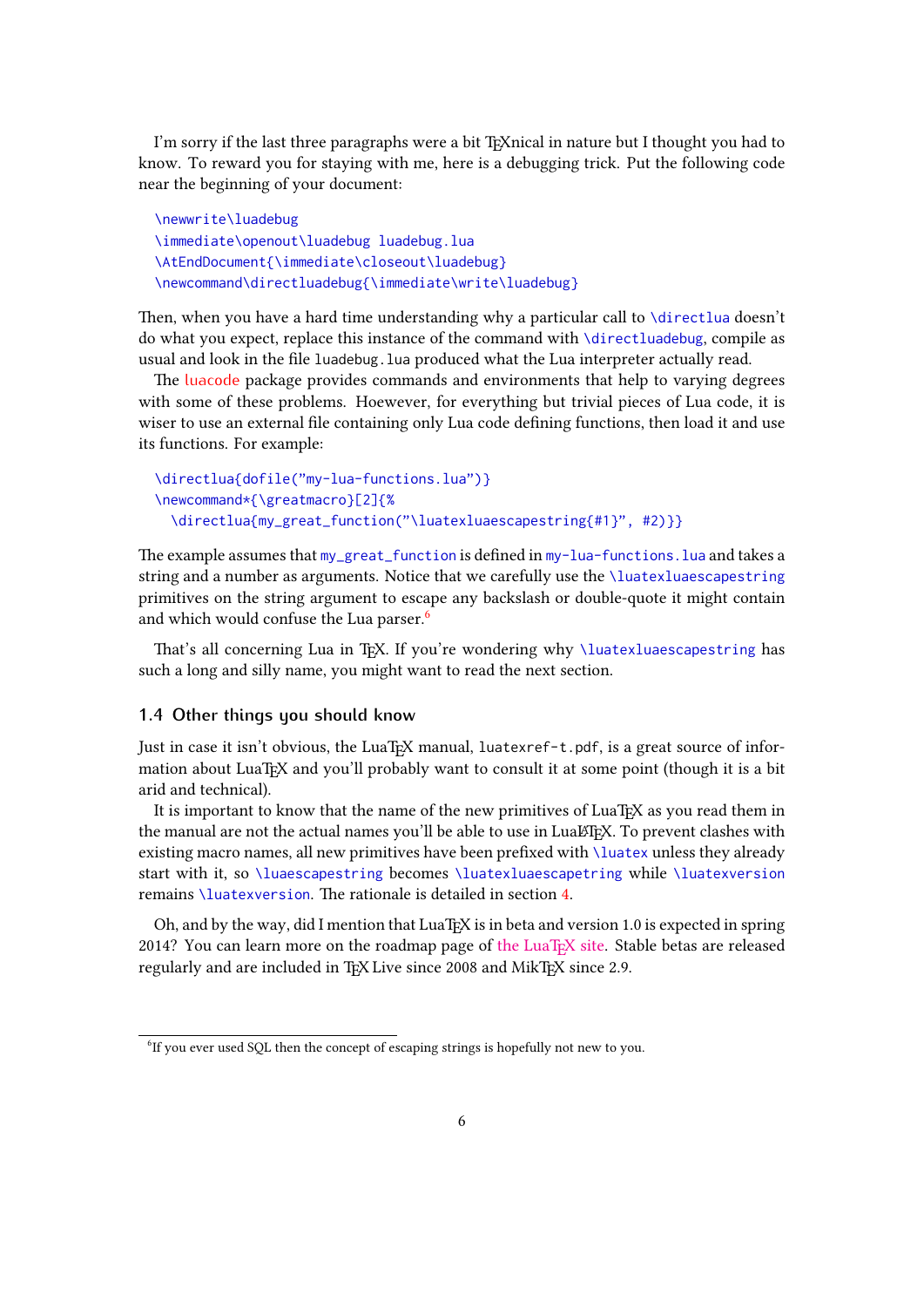Not surprisingly, support for LuaT<sub>EX</sub> in ET<sub>EX</sub> is shiny new, which means it may be full of (shiny) bugs, and things may change at any point. You might want to keep your TFX distribution very up-to-date $^7$  $^7$  and also avoid using Lual⁄AEX for critical documents at least for some time.

As a general rule, this guide documents things as they are at the time it is written or updated, without keeping track of changes. Hopefully, you'll update your distribution as a whole so that you always get matching versions of this guide and the packages, formats and engine it describes.

# <span id="page-6-0"></span>**2 Essential packages and practices**

This section presents the packages you'll probably want to always load as a user, or that you should absolutely know about as a developer.

### <span id="page-6-4"></span><span id="page-6-1"></span>**2.1 User-level**

**fontspec** Engines: X<sub>T</sub>T<sub>E</sub>X, LuaTEX, Formats: LTEX. **Authors:** Will Robertson. **CTAN location:** [macros/latex/contrib/fontspec/](http://mirror.ctan.org/macros/latex/contrib/fontspec/). **Development url:** <https://github.com/wspr/fontspec/>. Nice interface to font management, well-integrated in to the LATEX font selection scheme. Already presented in the previous section.

polyglossia Engines: X<sub>T</sub>TEX, LuaTEX. Formats: LATEX. Authors: François Charette & Arthur Reuntenauer. **CTAN location:** [macros/latex/contrib/polyglossia/](http://mirror.ctan.org/macros/latex/contrib/polyglossia/). **Development url:** <https://github.com/reutenauer/polyglossia/>. A simple and modern replacement for Babel, working in synergy with [fontspec](#page-6-4).

#### <span id="page-6-2"></span>**2.2 Developer-level**

#### **2.2.1 Naming conventions**

On the TEX end, control sequences starting with *\luatex* are reserved for primitives. It is strongly recommended that you do not define any such control sequence, to prevent name clashes with future versions of LuaTEX. If you want to a emphasize that a macro is specific to LuaT<sub>E</sub>X, we recommend that you use the \lua prefix (without a following tex) instead. It is okay to use the \luatex@ prefix for internal macros, since primitive names never contain  $\&$ , but it might be confusing. Moreover, you're already using a unique prefix for internal macros in all of your packages, aren't you?

On the Lua end, please keep the global namespace as clean as possible. That is, use a table mypackage and put all your public functions and objects in this table. You might want to avoid using Lua's deprecated module(). Other strategies for Lua module management are discussed

<span id="page-6-3"></span> $7$ For TEX Live, consider using the complementary [tlcontrib](http://tlcontrib.metatex.org/) repository.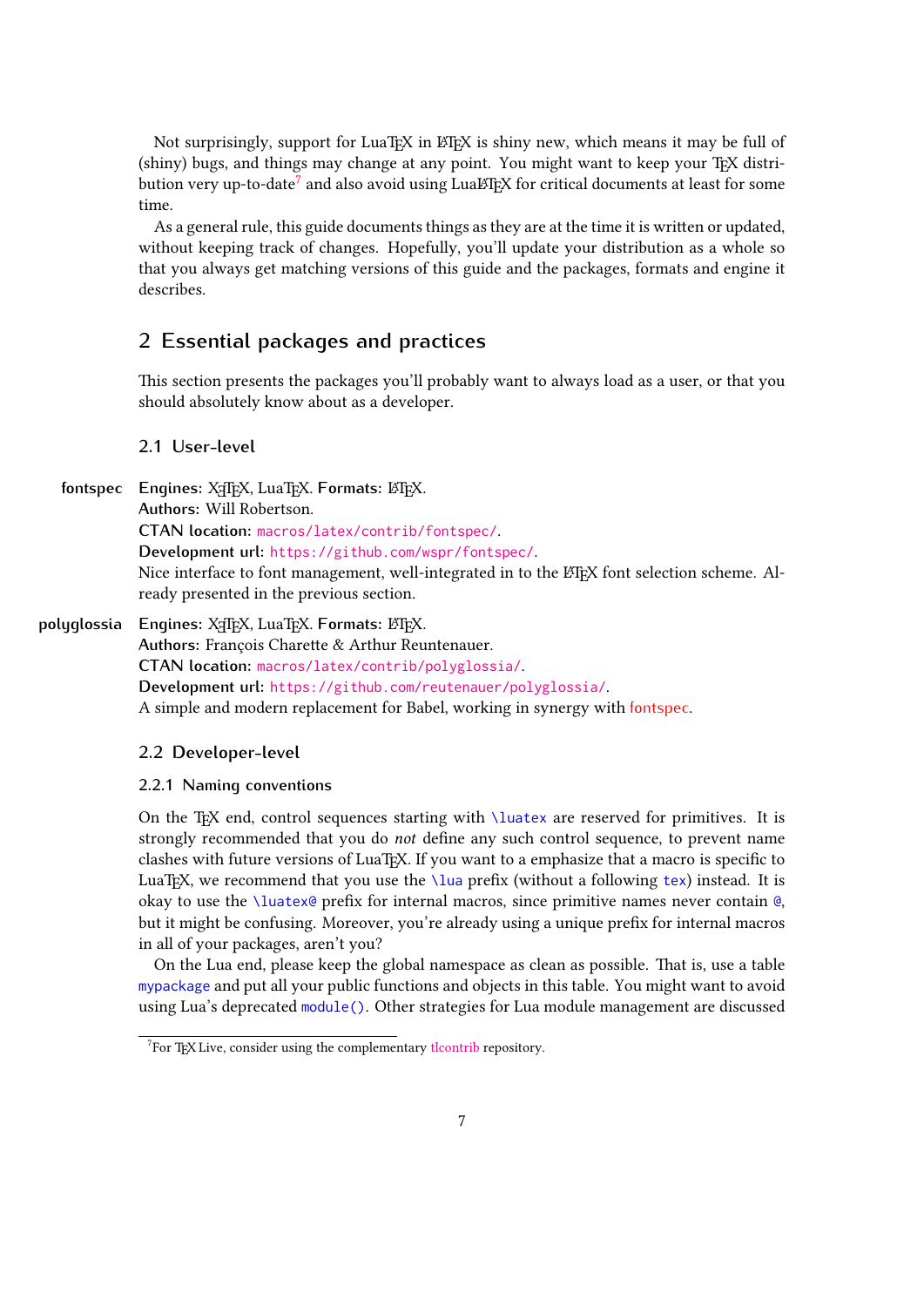in chapter 15 of [Programming in Lua](http://www.lua.org/pil/15.html), and examples are given in luatexbase-modutils.pdf. Also, it is a good and necessary practice to use local for your internal variables and functions. Finally, to avoid clashes with future versions of LuaT<sub>EX</sub>, it is necessary to avoid modifying the namespaces of LuaT<sub>E</sub>X's default libraries.

#### **2.2.2 Engine and mode detection**

Various packages allow to detect the engine currently processing the document.

- **ifluatex** Engines: all. Formats: LATEX, Plain. **Authors:** Heiko Oberdiek. **CTAN location:** [macros/latex/contrib/oberdiek/](http://mirror.ctan.org/macros/latex/contrib/oberdiek/). Provides \ifluatex and makes sure \luatexversion is available.
	- **iftex** Engines: all. Formats: LATEX, Plain. **Authors:** Vafa Khalighi. **CTAN location:** [macros/latex/contrib/iftex/](http://mirror.ctan.org/macros/latex/contrib/iftex/). **Development url:** <http://bitbucket.org/vafa/iftex>. Provides \ifPDFTeX, \ifXeTeX, \ifLuaTeX and corresponding \Require commands.
	- **expl3** Engines: all. Formats: LATEX. Authors: The LATEX3 Project. **CTAN location:** [macros/latex/contrib/expl3/](http://mirror.ctan.org/macros/latex/contrib/expl3/). **Development url:** <http://www.latex-project.org/code.html>. Amongst many other things, provides \luatex\_if\_engine:TF, \xetex\_if\_engine:TF and their variants.
	- **ifpdf** Engines: all. Formats: LATEX, Plain. **Authors:** Heiko Oberdiek. **CTAN location:** [macros/latex/contrib/oberdiek/](http://mirror.ctan.org/macros/latex/contrib/oberdiek/).

Provides \ifpdf switch. LuaTEX, like pdfTEX, can produce either PDF or DVI output; the later is not very useful with LuaT<sub>EX</sub> as it doesn't support any advanced feature such as Unicode and modern font formats. The  $\iota$ ifpdf switch is true if and only if you are running pdfT<sub>E</sub>X-or-LuaT<sub>E</sub>X in PDF mode (note that this doesn't include X<sub>T</sub>T<sub>E</sub>X, whose support for PDF is different).

- **2.2.3 Basic resources**
- **luatexbase** Engines: LuaT<sub>E</sub>X. Formats: LATEX, Plain.

<span id="page-7-0"></span>**Authors:** Élie Roux, Manuel Pégourié-Gonnard & Philipp Gesang. **CTAN location:** [macros/luatex/generic/luatexbase/](http://mirror.ctan.org/macros/luatex/generic/luatexbase/).

**Development url:** <https://github.com/lualatex/luatexbase>.

The Plain and LATEX formats provide macros to manage TEX basic resources, such as count or box registers. LuaT<sub>E</sub>X introduces new resources that need to be shared gracefully by packages. This package provides the basic tools to manage: the extended conventional  $T_FX$  resources, catcode tables, a琀ributes, callbacks, Lua modules loading and identification. It also provides basic tools to handle a few compatibility issues with older version of LuaTEX.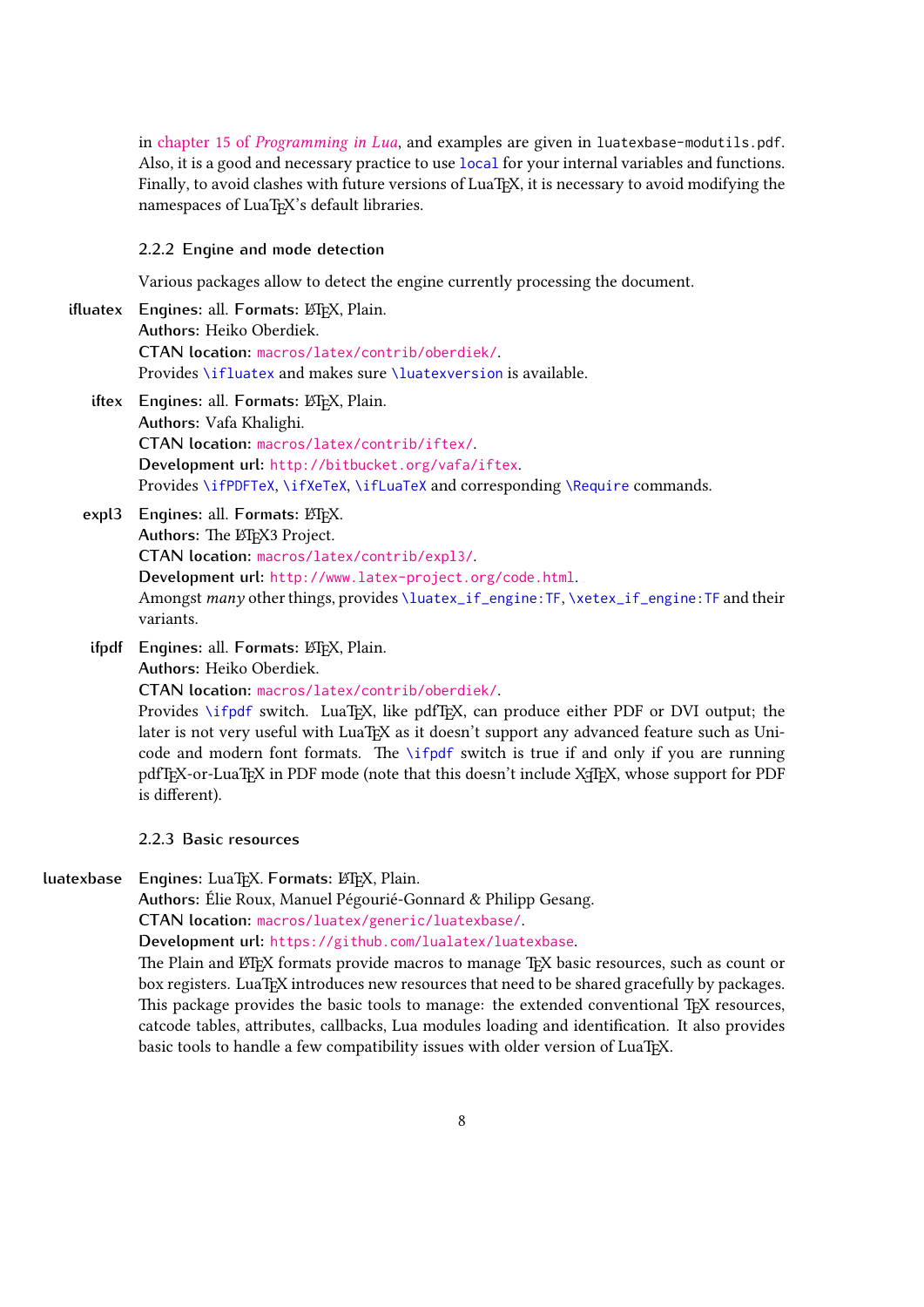Warning. This package is currently in conflict with the [luatex](#page-8-0) package, since they both do almost the same thing. The respective package authors are well aware of this situation and plan to somehow merge the two packages in the near future, though the timeline is not clear.

- <span id="page-8-0"></span>**luatex Engines:** LuaTEX. **Formats:** LATEX, Plain. **Authors:** Heiko Oberdiek. **CTAN location:** [macros/latex/contrib/oberdiek/](http://mirror.ctan.org/macros/latex/contrib/oberdiek/). See the description of [luatexbase](#page-7-0) above. This package provides the same core features except for callback management and Lua module identification.
- **lualibs Engines:** LuaTEX. **Formats:** Lua.

<span id="page-8-1"></span>**Authors:** Élie Roux & Philipp Gesang.

**CTAN location:** [macros/luatex/generic/lualibs/](http://mirror.ctan.org/macros/luatex/generic/lualibs/).

**Development url:** <https://github.com/lualatex/lualibs>.

Collection of Lua libraries and additions to the standard libraries; mostly derived from the ConTEXt libraries. If you need a basic function that Lua doesn't provide, check this package before rolling your own implementation.

## **2.2.4 Font internals**

Those packages are loaded by [fontspec](#page-6-4) to handle some low-level font and encoding issues. A normal user should only use [fontspec](#page-6-4), but a developer may need to know about them.

**luaotfload Engines:** LuaTEX. **Formats:** LATEX, Plain.

<span id="page-8-2"></span>**Authors:** Élie Roux, Khaled Hosny & Philipp Gesang.

**CTAN location:** [macros/luatex/generic/luaotfload/](http://mirror.ctan.org/macros/luatex/generic/luaotfload/).

**Development url:** <https://github.com/lualatex/luaotfload>.

Low-level OpenType font loading, adapted from the generic subset of ConTEXt. Basically, it uses the fontloader Lua library and the appropriate callbacks to implement a syntax for the \font primitive very similar to that of X TEEX and implement the corresponding font features. It also handles a font database for transparent access to fonts from the system and the TFX distribution either by family name or by file name, as well as a font cache for faster loading.

**euenc** Engines: X<sub>T</sub>T<sub>F</sub>X, LuaT<sub>F</sub>X. Formats: LTF<sub>K</sub>.

**Authors:** Will Robertson, Élie Roux & Khaled Hosny.

**CTAN location:** [macros/latex/contrib/euenc/](http://mirror.ctan.org/macros/latex/contrib/euenc/).

**Development url:** <https://github.com/wspr/euenc>.

Implements the EUx Unicode font encodings for LTEX's fontenc system. Currently, XALTEX is using  $EUI$  and  $Lu\Delta EFAX$  is using  $EU2$ . Includes definitions (fd files) for Latin Modern, the default font loaded by [fontspec](#page-6-4).

To be precise, euenc merely declares the encoding, but doesn't provide definitions for LICR macros; this is done by loading [xunicode](#page-12-3) with \UTFencname defined to EU1 or EU2, which [fontspec](#page-6-4) does. The actual encodings are the same, but it is useful to have distinct names so that different fd files can be used according to the engine (which is actually the case with Latin Modern).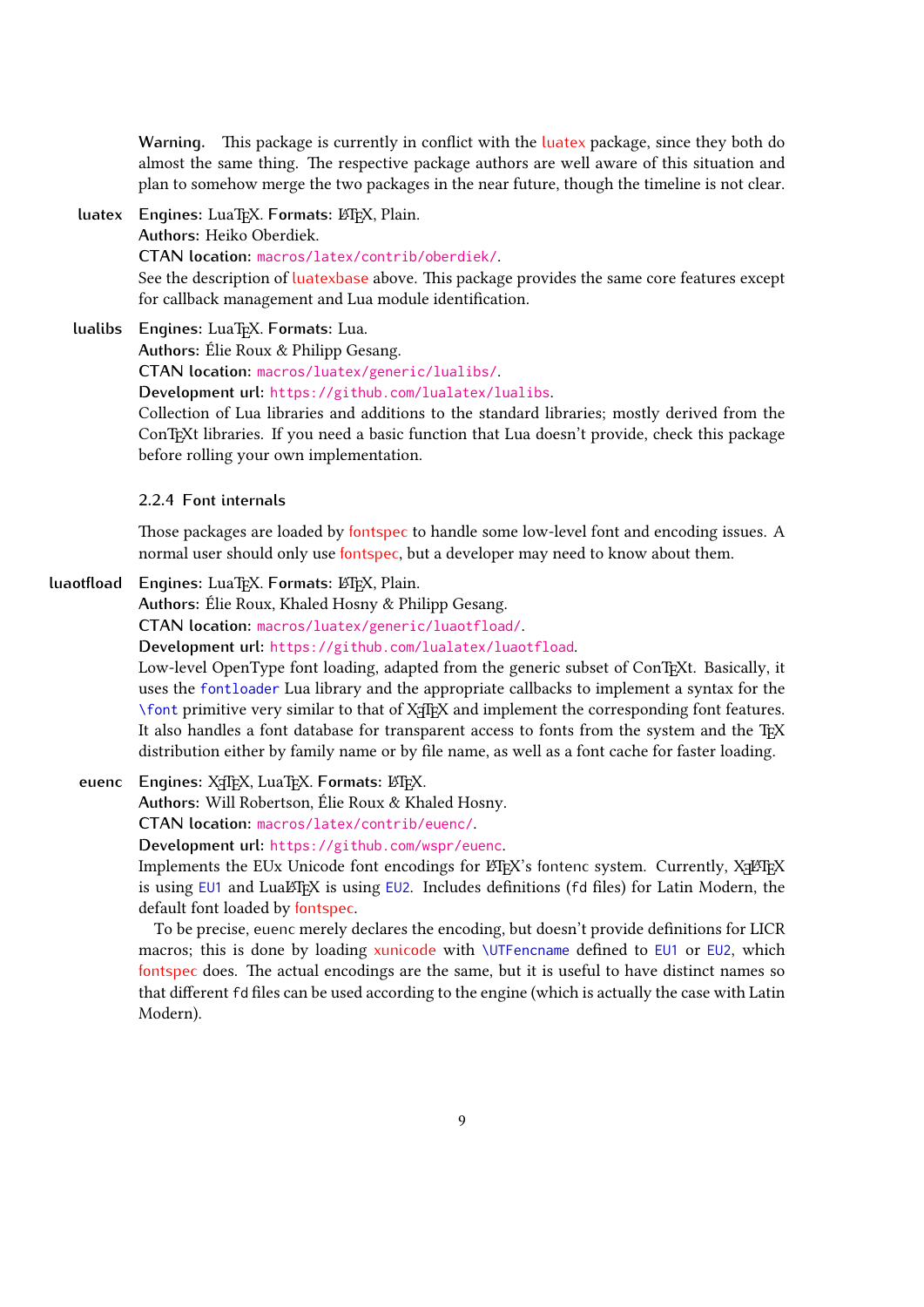# <span id="page-9-0"></span>**3 Other packages**

Note that the packages are not listed in any particular order.

# <span id="page-9-1"></span>**3.1 User-level**

**luatextra Engines:** LuaTEX. **Formats:** LATEX. **Authors:** Élie Roux & Manuel Pégourié-Gonnard. **CTAN location:** [macros/luatex/latex/luatextra/](http://mirror.ctan.org/macros/luatex/latex/luatextra/). **Development url:** <https://github.com/lualatex/luatextra>. Loads usual packages, currently [fontspec](#page-6-4), [luacode](#page-9-4), metalogo (commands for logos, including \LuaTeX and \LuaLaTeX), [luatexbase](#page-7-0), [lualibs](#page-8-1), fixltx2e (fixes and enhancements for the LATEX core).

- <span id="page-9-4"></span>**luacode** Engines: LuaT<sub>E</sub>X. Formats: ETEX. **Authors:** Manuel Pégourié-Gonnard. **CTAN location:** [macros/luatex/latex/luacode/](http://mirror.ctan.org/macros/luatex/latex/luacode/). **Development url:** <https://github.com/lualatex/luacode>. Provides commands and macros that help including Lua code in a TEX source, especially concerning special characters.
- <span id="page-9-3"></span>**luainputenc Engines:** LuaTEX, X TEEX, pdfTEX. **Formats:** LATEX. **Authors:** Élie Roux & Manuel Pégourié-Gonnard. **CTAN location:** [macros/luatex/latex/luainputenc/](http://mirror.ctan.org/macros/luatex/latex/luainputenc/). **Development url:** <https://github.com/lualatex/luainputenc>. Helps compiling documents relying on legacy encodings (either in the source or with the fonts). Already presented in the introduction. When running X<sub>T</sub>F<sub>E</sub>X, just loads xetex-inputenc; under pdfT<sub>F</sub>X, loads the standard inputenc.
	- **luamplib** Engines: LuaT<sub>E</sub>X. Formats: LATEX, Plain. **Authors:** Hans Hagen, Taco Hoewater & Philipp Gesang. **CTAN location:** [macros/luatex/generic/luamplib/](http://mirror.ctan.org/macros/luatex/generic/luamplib/). **Development url:** <https://github.com/lualatex/luamplib>. Provides a nice interface for the mplib Lua library that embeds metapost in LuaT<sub>E</sub>X.

**luacolor** Engines: LuaTEX. Formats: LATEX. **Authors:** Heiko Oberdiek. **CTAN location:** [macros/latex/contrib/oberdiek/](http://mirror.ctan.org/macros/latex/contrib/oberdiek/). Changes low-level color implementation to use LuaT<sub>EX</sub> attributes in place of whatsits. This makes the implementation more robust and fixes strange bugs such as wrong alignment when \color happens at the beginning of a \vbox.

- <span id="page-9-2"></span>**3.2 Developer-level**
- **pdftexcmds** Engines: LuaTEX, pdfTEX, X<sub>T</sub>TEX. Formats: LATEX, Plain. **Authors:** Heiko Oberdiek.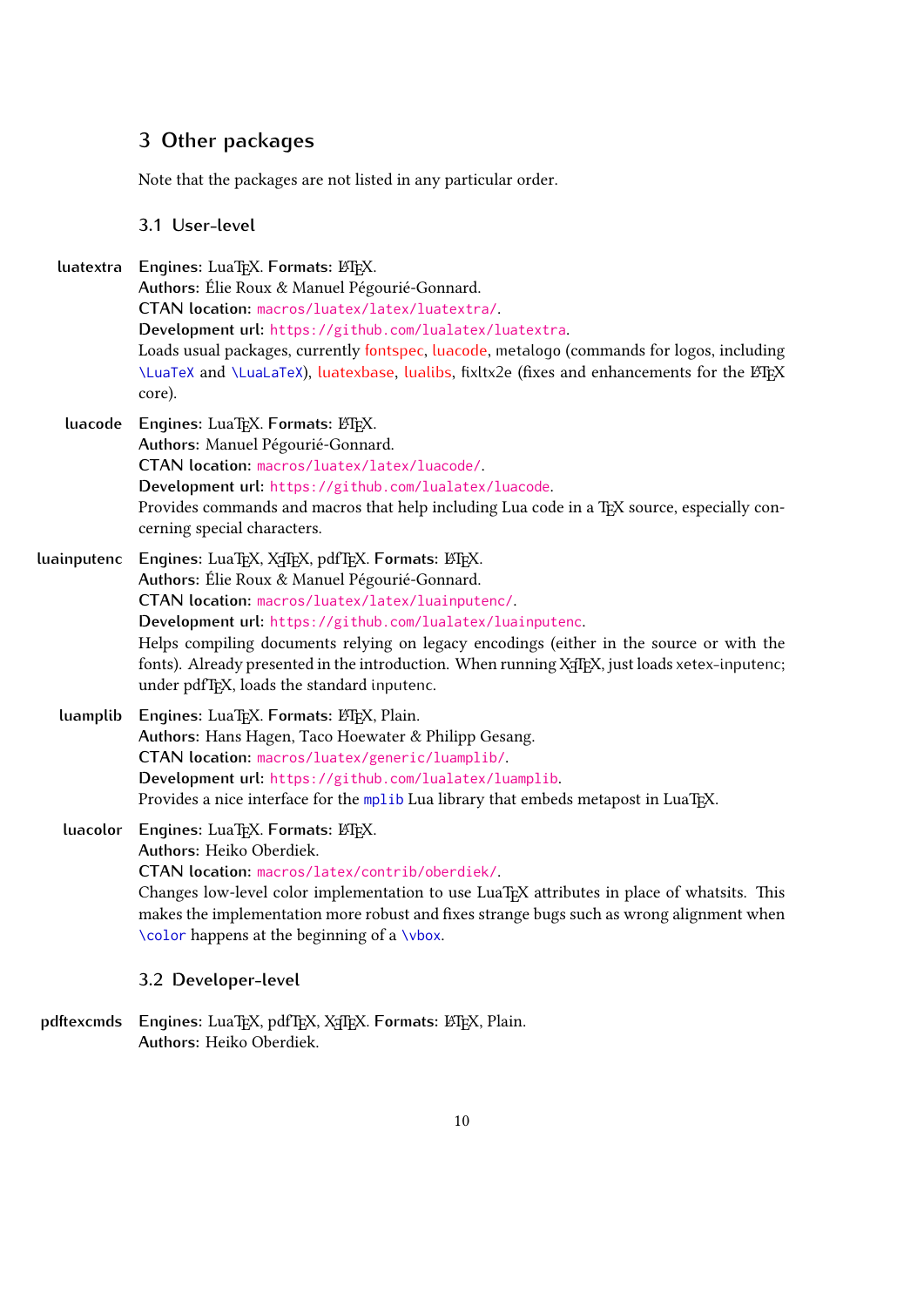#### **CTAN location:** [macros/latex/contrib/oberdiek/](http://mirror.ctan.org/macros/latex/contrib/oberdiek/).

Though LuaTEX is mostly a superset of pdfTEX, a few utility primitives were removed (those that are sort of superseded by Lua) or renamed. 吀is package provides them with consistent names across engines, including X<sub>T</sub>F<sub>E</sub>X which recently implemented some of these primitives, such as \strcmp.

**magicnum** Engines: LuaTEX, pdfTEX, X<sub>T</sub>TEX. Formats: LATEX, Plain. **Authors:** Heiko Oberdiek. **CTAN location:** [macros/latex/contrib/oberdiek/](http://mirror.ctan.org/macros/latex/contrib/oberdiek/). Provides hierarchical access to "magic numbers" such as catcodes, group types, etc. used internally by T<sub>E</sub>X and its successors. Under LuaT<sub>E</sub>X, a more efficient implementation is used and a Lua interface is provided.

**lua-alt-getopt Engines:** texlua. **Formats:** command-line. **Authors:** Aleksey Cheusov. **CTAN location:** [support/lua/lua-alt-getopt](http://mirror.ctan.org/support/lua/lua-alt-getopt). **Development url:** <https://github.com/LuaDist/alt-getopt>. Command-line option parser, mostly compatible with POSIX and GNU getopt, to be used in command-line Lua scripts such as mkluatexfontdb from [luaotfload](#page-8-2).

# <span id="page-10-0"></span>**4 吀e** luatex **and** lualatex **formats**

This section is for developers and curious users only; normal users can safely skip it. The following information apply to TEX Live 2010, and most likely to MikTEX 2.9 too, though I didn't actually check. Earlier versions of TEX Live had slightly different and less complete arrangements.

**Primitive names** As mentioned in section [1.4,](#page-5-0) the names of the LuaT<sub>EX</sub>-specific primitives are not the same in the lualatex format as in the LuaTEX manual. In the luatex format (that is, LuaTEX with the Plain format), primitives are available with their natural name, but also with the prefixed name, in order to ease development of generic packages.

> The rationale, copy-pasted from the file lualatexiniconfig.tex that implements this for the lualatex format, is:

- 1. All current macro packages run smoothly on top of  $pdf(e)TeX$ , so those primitives are left untouched.
- 2. Other non-TeX82 primitives in LuaT<sub>EX</sub> may cause name clashes with existing macros in macro packages, especially when they use very "natural" names such as \outputbox, \mathstyle etc. Such a probability for name clashes is undesirable, since the most existing LaTeX documents that run without change under LuaTEX, the better.
- 3. 吀e LuaTEX team doesn't want to apply a systematic prefixing policy, but kindly provided a tool allowing prefixes to be applied. So we chose to use it. Previously, we even disabled the extra primitives, but now we feel it's better to enable them with systematic prefixing, in order to avoid that each and every macro package (or user) enables them with various and inconsistent prefixes (including the empty prefix).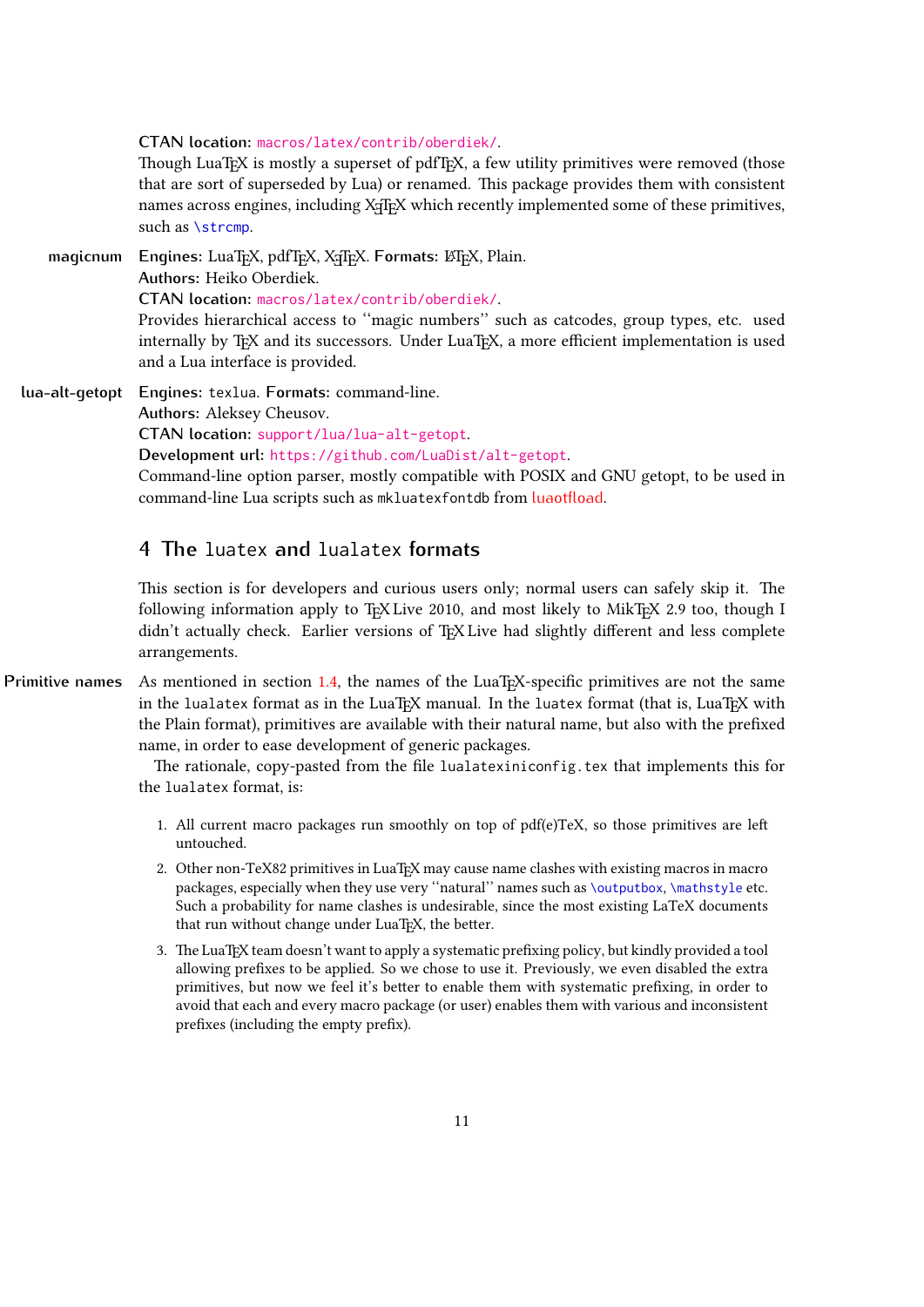- 4. 吀e luatex prefix was chosen since it is already used as a prefix for some primitives, such as \luatexversion: this way, those primitives don't end up with a double prefix (for details, see tex.enableprimitives in the LuaT<sub>EX</sub> manual).
- 5. The \directlua primitive is provided both with its natural name (allowing easy detection of LuaT<sub>EX</sub>) and a prefixed version \luatexdirectlua (for consistency with \luatexlatelua).
- 6. Various remarks:
	- The obvious drawback of such a prefixing policy is that the names used by ETEX or generic macro writer won't match the names used in the manual. We hope this is compensated by the gain in backwards compatibility.
	- All primitives dealing with Unicode math already begin with  $\setminus \mathsf{U}$ , and maybe will match the names of X<sub>T</sub>IF<sub>X</sub> primitives some day, so maybe prefixing was not necessary/desirable for them. However, we tried to make the prefixing rule as simple as possible, so that the previous point doesn't get even worse.
	- Maybe some day we'll feel it's better to provide all primitives without prefixing. If this happens, it will be easy to add the unprefixed primitives in the format while keeping the prefixed names for compatibility. It wouldn't work the other way round; i.e., belatedly realizing that we should not provide the unprefixed primitives would then break any LuaTEX-specific macro packages that had been written.
- <span id="page-11-0"></span> $\iota$ jobname The LATEX kernel (and a lot of packages) use constructs like  $\iota$ input $\iota$ jobname.aux for various purposes. When \jobname contains spaces, this doesn't do the right thing, since the argument of \input ends at the first space. To work around this, pdfTEX automagically quotes \jobname when needed, but LuaTEX doesn't for some reason. A nearly complete workaround is included in LATEX-based (as opposed to Plain-based) LuaTEX formats.

It doesn't work, however, if LuaT<sub>EX</sub> is invoked as lualatex '\input name', as opposed to the more usual lualatex name. To work around this limitation of the workaround included in the format, specifying a jobname explicitly, as in lualatex jobname=name '\input name'. Or even better, just don't use spaces in the names of your TFX files.

For more details, see [this old thread](http://www.ntg.nl/pipermail/dev-luatex/2009-April/002549.html) and [this newer one](http://tug.org/pipermail/luatex/2010-August/001986.html) on the LuaT<sub>EX</sub> mailing lists, and lualatexquotejobname.tex for the implementation of the workaround.

- **hyphenation** LuaT<sub>E</sub>X offers dynamic loading for hyphenation patterns. The support for this in babel and polyglossia appeared only on TFX Live 2013, but should work well since then. Documentation and implementation details are included in luatex-hyphen.pdf. The sources are part of the [texhyphen project.](http://tug.org/tex-hyphen/)
	- codes The engine itself does not set \catcodes, \lccodes, etc. for non-ASCII characters. Correct \lccodes in particular are essential for hyphenation to work. Formats for LuaTEX now include luatex-unicode-letters.tex, a modified version of unicode-letters.tex from the X TEX distribution, that takes care of settings these values in accordance with the Unicode standard.

This was added after TEX Live 2010 went out, so you are strongly advised to update your installation if you want to enjoy proper hyphenation for non-ASCII text.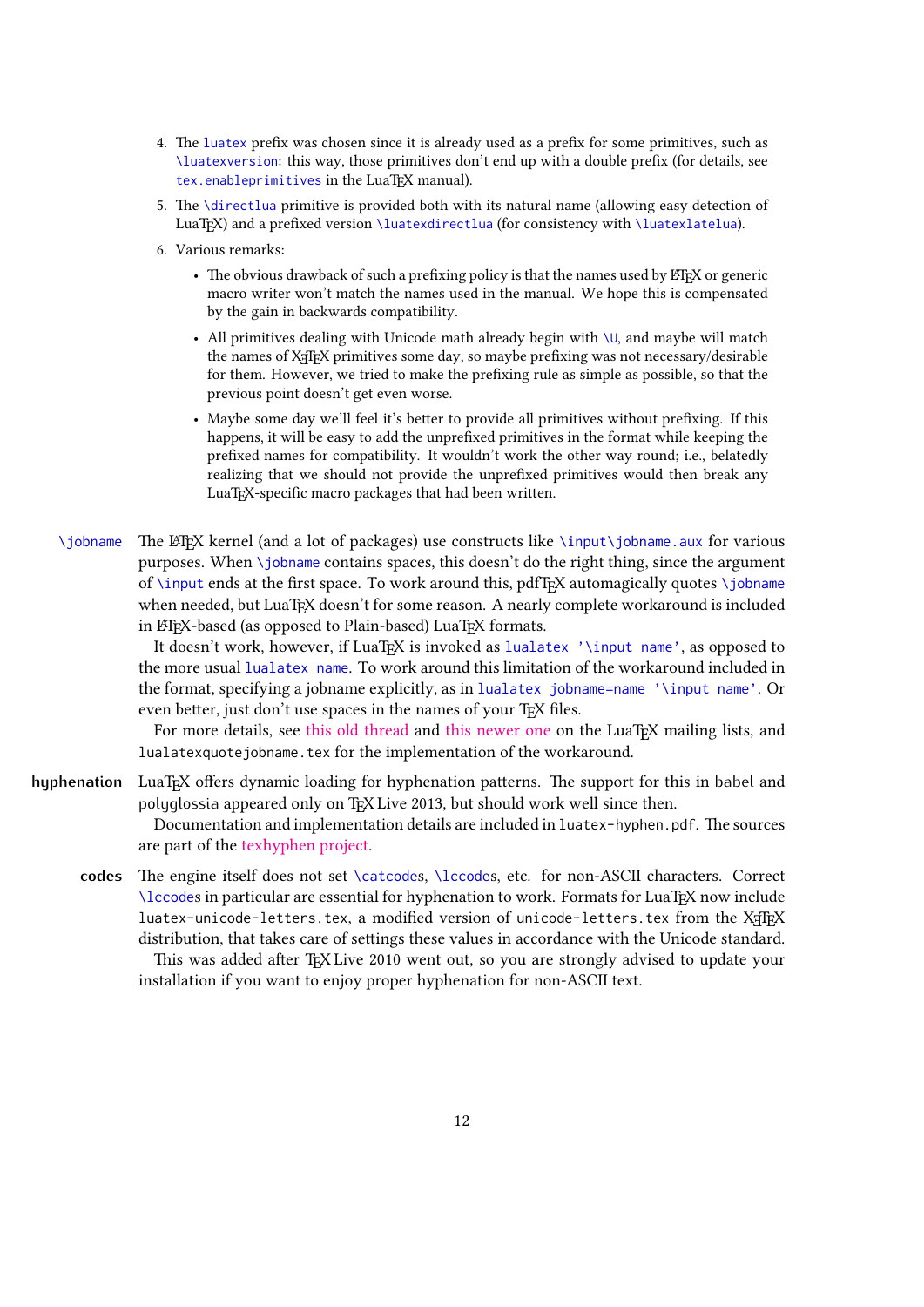# <span id="page-12-0"></span>**5 吀ings that just work, partially work, or don't work (yet)**

# <span id="page-12-1"></span>**5.1 Just working**

Unicode Conventional LATEX offers some level of support for UTF-8 in input files. However, at a low level, non-ASCII characters are not atomic in this case: they consist of several elementary pieces (known as tokens to T<sub>E</sub>Xnicians). Hence, some packages that scan text character by character or do other atomic operations on characters (such as changing their catcodes) often have problems with UTF-8 in conventional LATEX. For example, you can't use any non-ASCII character for short verbatim with fancyvrb, etc.

> The good news is, with LuaL<sup>AT</sup>FX, some of these package's features start working on arbitrary Unicode characters without needing to modify the package. The bad news is, this isn't always true. See the next section for details.

# <span id="page-12-2"></span>**5.2 Partially working**

microtype Package microtype has limited support for LuaT<sub>E</sub>X: more precisely, as of version 2.5 2013/03/13, protrusion and expansion are available and activated by default in PDF mode, but kerning, spacing and tracking are not supported (see table 1 in section 3.1 of microtype.pdf). On the other hand, [luaotfload](#page-8-2), loaded by [fontspec](#page-6-4), supports a lot of microtypographic fea-

<span id="page-12-3"></span>tures. So the only problem is the lack of a unified interface.

- **xunicode** Package xunicode's main feature is to ensure that the usual control sequences for non-ASCII characters (such as  $\backslash$ 'e) do the right thing in a Unicode context. It could *probably* work with LuaT<sub>E</sub>X, but explicitly checks for X<sub>T</sub>T<sub>E</sub>X only. However, [fontspec](#page-6-4) uses a trick to load it anyway. So, you can't load it explicitly, but you don't need to, since [fontspec](#page-6-4) already took care of it.
- **encodings** As mentioned in the above section, a few things that were problematic with UTF-8 on conventional LTFX spontaneously works, but not always. For example, with the listings package on LuaLTFX, you may use only characters below 256 (that is, characters from the Latin-1 set), inside your listings (but of course the full Unicode range is still available in the rest of your document).
	- metrics This item isn't exactly about working or not working, but rather about not working in exactly the same way as pdfTEX or XATEX: you may observe minor differences in the layout and hyphenation of your text.

They may be due variations between two versions of the same font used by the various engines, adjustments made to the hyphenation, ligaturing or kerning algorithms (or example, the first word of a paragraph, as well as words containing different fonts, can now be hyphenated), or differences in the hyphenation patterns used (patterns used by pdfT<sub>F</sub>X are basically frozen, but LuaTEX and X<sub>T</sub>TEX use newer version for some languages) for this language.

If you ever observe a major difference between pdfLTFX and LuaLTFX with the same fonts, it is not at all unlikely that a bug in LuaT $EX^8$  $EX^8$  or in the font is involved. As usual, make sure your distribution is up-to-date before reporting such a problem.

<span id="page-12-4"></span> $8$ For example, LuaTEX 0.60 had a bug that prevented any hyphenation after a --- ligature until the end of the paragraph.